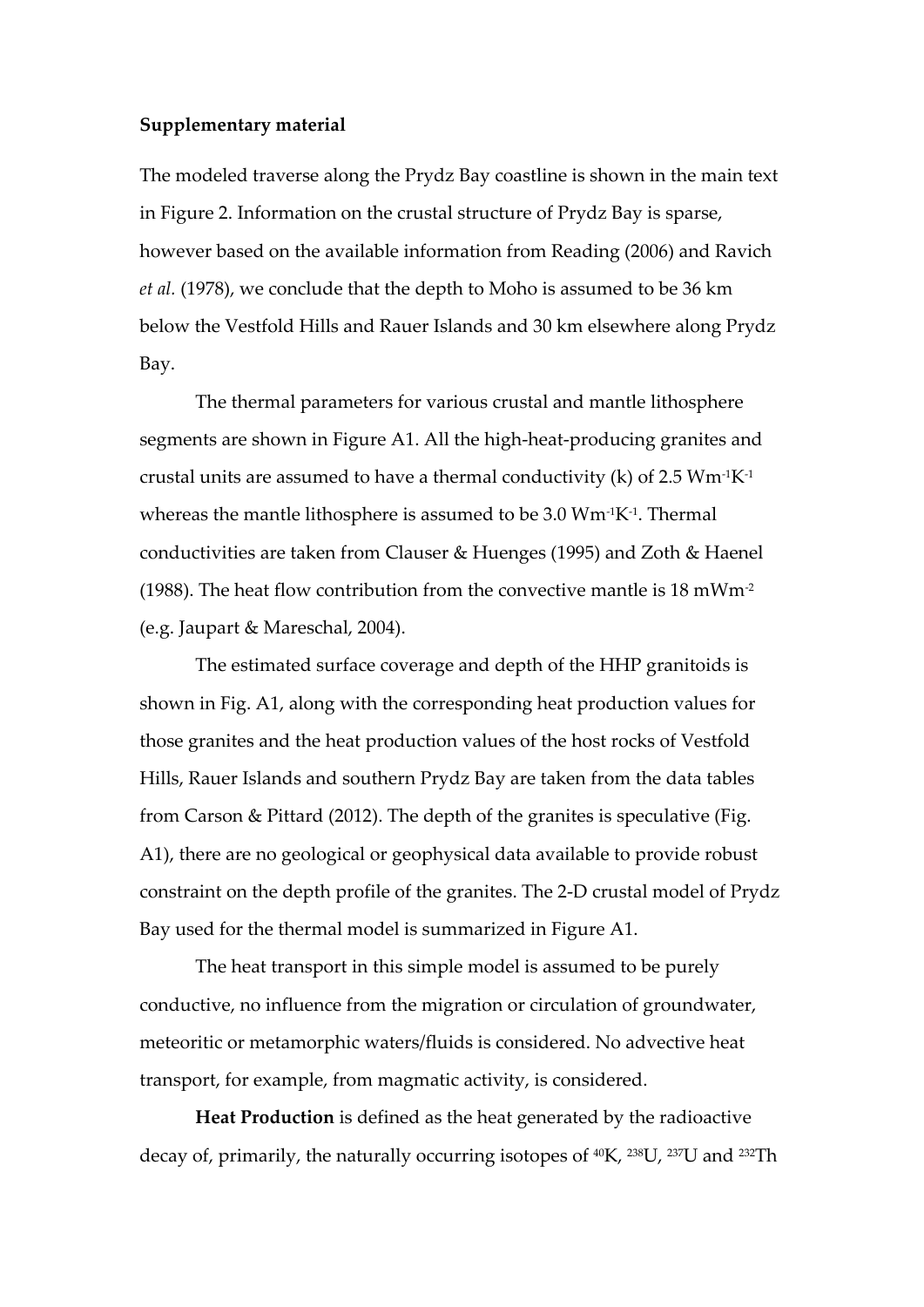per unit volume. The unit used in this paper is microwatts per cubic metre ( $\mu$ W/m<sup>3</sup>). The reader is directed to Turcotte & Schubert (2002, p. 136-137) and Carson & Pittard (2012) for further information.

**Heat Flow** or Flux is defined as the amount of heat conductively transported across or through a unit area. The unit used in this paper is milliwatts per square metre  $(mW/m<sup>2</sup>)$ . For further information the reader is directed to Turcotte & Schubert (2002, p. 132‐133).



**Figure A1. Model thermal parameters for 2‐D heat flow modeling transect along Prydz Bay coast as shown in Fig. 2. The traverse is 275 km from A to E.** 

**Table A1. Average heat production for igneous rocks (from Rybach 1976)**

| Lithology                                                         | U(ppm) | Th (ppm) | $K(w t\%)$ | $\mu$ Wm <sup>-3</sup> |
|-------------------------------------------------------------------|--------|----------|------------|------------------------|
| Granite/Rhyolite                                                  | 3.9    | 16.0     | 3.6        | 2.45                   |
| Granodiorite/Dacite                                               | 2.3    | 9.0      | 2.6        | 1.48                   |
| Diorite,<br>Quartzdiorite/Andesite                                | 1.7    | 7.0      | 1.1        | 1.08                   |
| Gabbro/Basalt                                                     | 0.5    | 1.6      | 0.4        | 0.309                  |
| Peridotite                                                        | 0.02   | 0.06     | 0.006      | 0.0117                 |
| Dunite                                                            | 0.003  | 0.01     | 0.0009     | 0.00188                |
| Note: Heat production is that of the modern day, based on present |        |          |            |                        |